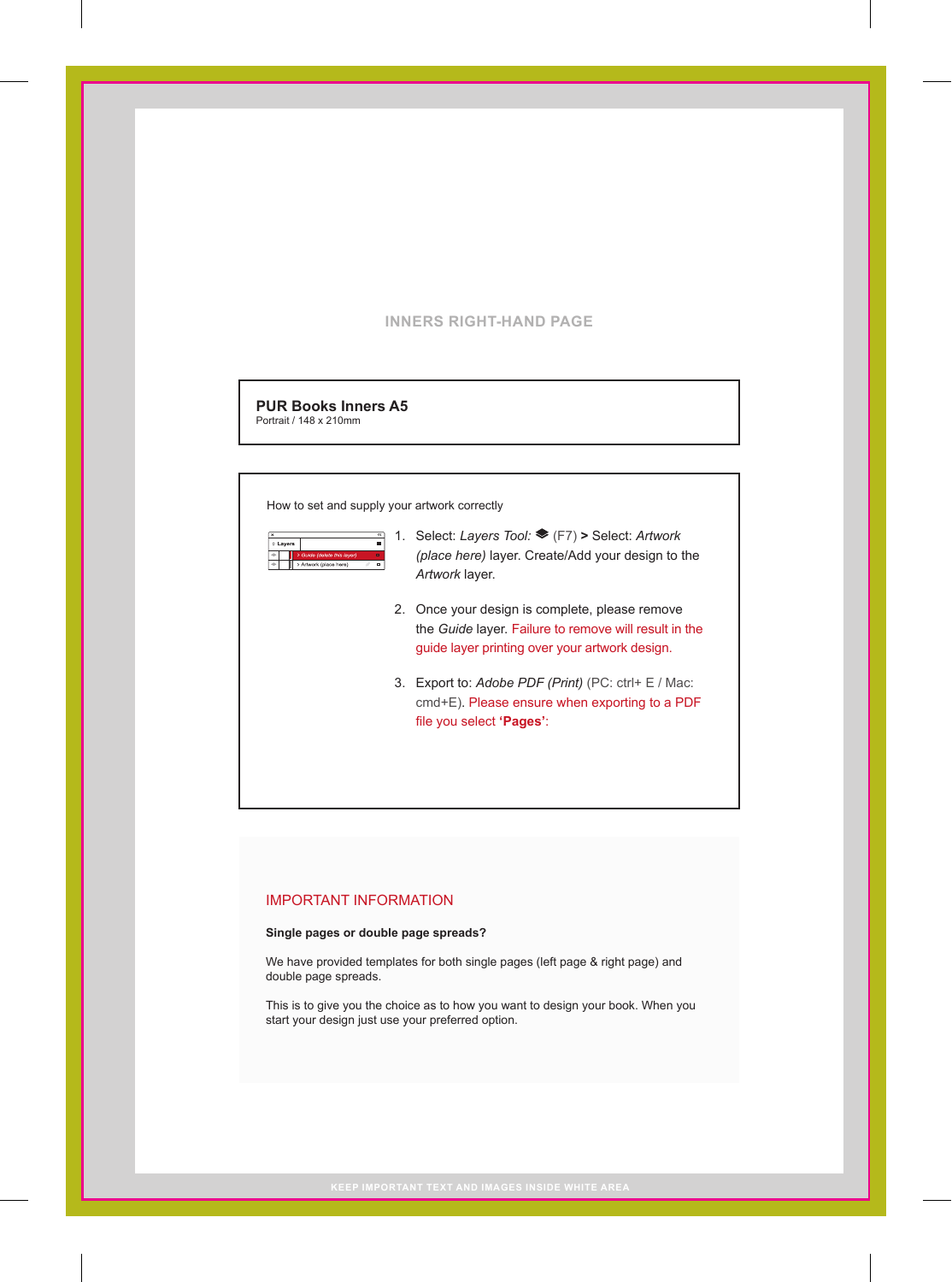#### **INNERS LEFT-HAND PAGE INNERS RIGHT-HAND PAGE**

#### **PUR Books Inners A5** Portrait / 148 x 210mm

#### How to set and supply your artwork correctly

- $\frac{\mathbf{x}}{\text{c Lyers}}$ O → Guide (delete the definition of
	- 1. Select: *Layers Tool:* (F7) **>** Select: *Artwork (place here)* layer. Create/Add your design to the *Artwork* layer.
	- 2. Once your design is complete, please remove the *Guide* layer. Failure to remove will result in the guide layer printing over your artwork design.
	- 3. Export to: *Adobe PDF (Print)* (PC: ctrl+ E / Mac: cmd+E). Please ensure when exporting to a PDF file you select **'Pages'**:

### IMPORTANT INFORMATION

#### **Single pages or double page spreads?**

We have provided templates for both single pages (left page & right page) and double page spreads.

This is to give you the choice as to how you want to design your book. When you start your design just use your preferred option.

**Finished Size -** This is the finished size of the product once trimmed.

**Safe Area - We recommend keeping text and important inside the white area.** 

**Bleed -** Please extend your artwork into this section. Failure to do so may result in white or unprinted edges when the product is trimmed to the finished size.

# **For more detailed information:**  Please download our Product Guide from our product page.

**• Accepted format:** Adobe PDF (Print). Ideally: PDF/X-1a: 2001 (one file)

- **• Colour:** CMYK (RGB and Pantones will be converted)
- **• Fonts:** Embedded or converted to outlines
- **• Image Resolution:** 300dpi to 450dpi
- **• Crop marks:** Include (offset 10mm)